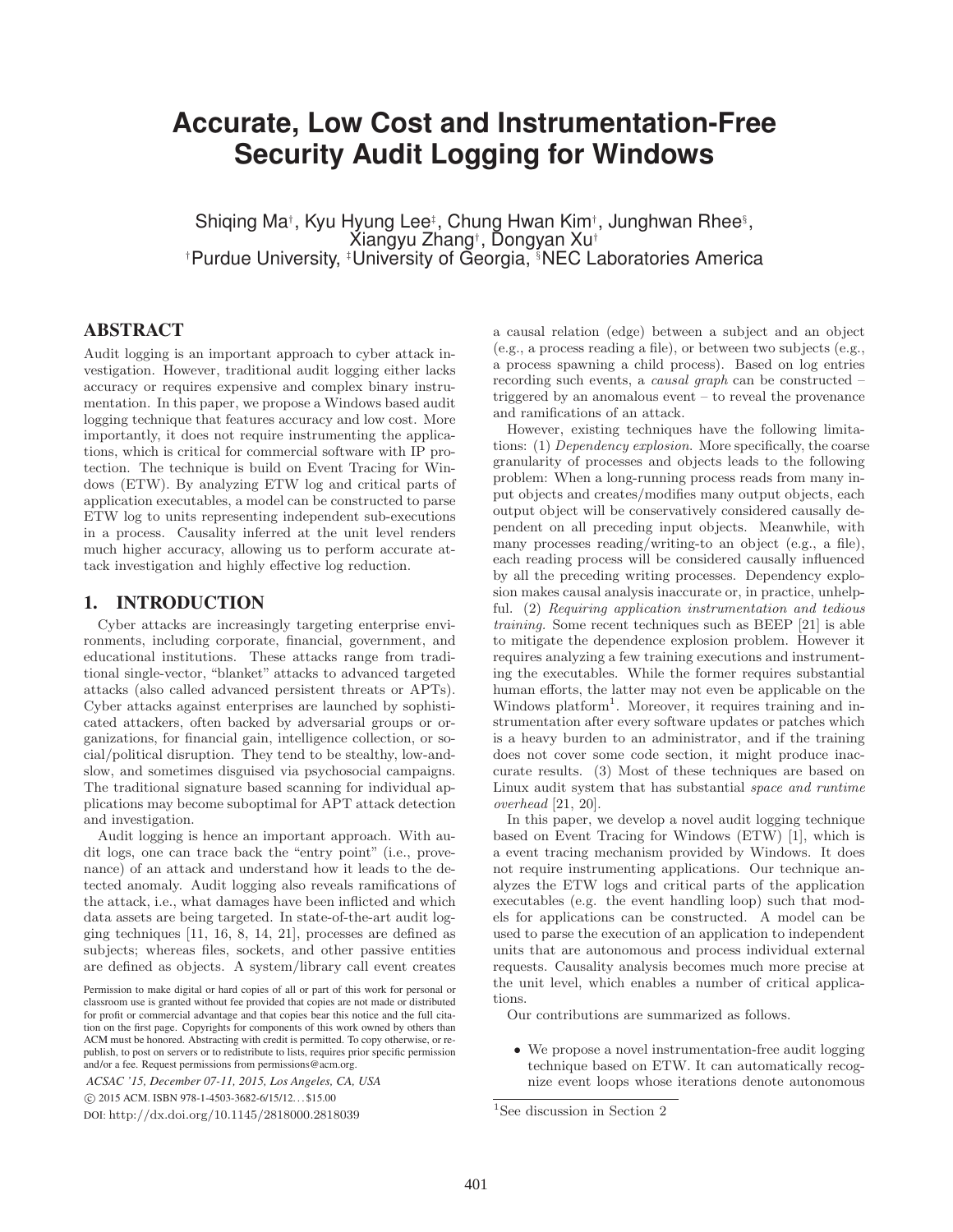execution units.

- The accurate causal inference enabled by units allows us to perform effective garbage reduction on ETW logs.
- We have built a prototype. Our experiments show that the overhead of our technique is trivial. The space reduction by garbage reduction ranges from 12X to 95X. The attack causal graphs are accurate and very concise, orders of magnitude smaller than most existing techniques.

#### 2. MOTIVATING EXAMPLE

In this section, we present a concrete, realistic insider attack scenario to motivate our work and show how our technique works. The attack we will demonstrate in this section involves multiple applications such as Apache webserver (*httpd*) and *notepad++*, and also human efforts.

**Scenario Description:** An employee in a company is working on a project to develop a new product. He was bought by a competitor of his home company to steal some critical data related to the product. During the final test of the project, he was granted the access to the data and finally had the chance to steal it. He opened the file containing the secret, copied the confidential part and pasted it to a publicly accessible HTML file that he downloaded before using *Chromium* from *y.y.y.y*. As such, he releases the secret information without making or transporting a hard copy of the secret file, which may be easily detectable. During the procedure, the employer used two different editors, *notepad* and *notepad++*, to go through multiple copy and paste operations to cover his trail.

**Traditional Investigation Process:** Assume the company finds out that the information got stolen and wants to start investigation of the incident. Traditional forensic analysis techniques [15, 8, 14] collect and analyze systemlevel events (e.g., syscalls) to locate the source of attack and the damages caused in the system. Fig. 1(a) illustrates the causal graph generated by previous forensics techniques, in which ovals, diamonds, and boxes represent processes, sockets, and files, and are annotated by process name, socket IP address, file name, respectively. An edge denotes the direction of information flow, the causal relation, between two entities. Note that the copy and paste operations (through the clipboard) are the key events to detect the attack. However, they cannot be detected by current syscall-based techniques because the confidential information is transferred through memory operations rather than syscalls. We use dotted lines to represent copy and paste operations that cause dependence between *notepad* and *notepad++*. In this graph, we use gray boxes to represent the real attack path. The secret was originally stored in file *sec.txt*, which is edited by *notepad*. Then the employee copies the sensitive information to the *clipboard* buffer, and then pastes it to the file *htdocs/index.html*, which is opened by *notepad++*. When the attacker downloads this file from outside the company, the *httpd* server reads it and sends to the attacker, whose IP is *x.x.x.x*.

Assume now the administrator wants to identify how the secret file was leaked. She first analyzes causal dependences originating from the secret file, *sec.txt*. From the causal graph in Fig  $1(a)$ , she finds that the file is only read by process *notepad*. However, the attacker carefully designed the attack to avoid being detected by system-level audit logging.

Particularly, he used copy and past operations which are not implemented by syscalls but rather memory operations.

Another approach the administrator can take is backward analysis, in which she first identifies the suspicious IP address through which the sensitive information is leaked. She then wants to figure out the provenance of the file (i.e., which processes updated the file and what operations have been performed on the file). Assume in this case, the administrator is able to recognize that IP *x.x.x.x* belongs to the competitor and the file *htdoc/index.html* was downloaded by the IP. She was able to further track down that the file was updated by both *Chromium* and *notepad* from the causal graph. However, it becomes very difficult to further traverse backward for the following two reasons. (1) *Chromium* is a long running process. During its lifetime, it accessed many IPs. It is very difficult to figure out the IP from which *htdoc/index.html* was downloaded. The root cause is that in a long running process, an output syscall has to be considered dependent on the large number of preceding input syscalls. This is called the *dependence explosion* problem [21]. (2) Since the copy-paste operations between *notepad* and *notepad++* cannot be captured. The path back to *sec.txt* is broken. As a result, the backward analysis does not help to identify the attack either.

**Existing Approach:** Recently, researchers have proposed various approaches [15, 8, 16, 21, 25] to mitigate the dependence explosion problem. Many of them use simple heuristics such as using timestamps to approximate causality, using a white list to preclude unnecessary dependences, trying to distinguish processes that operate on different segments of a file, and separating an execution to segments bounded by two consecutive sockets reads to reduce false dependences.

BEEP [21] showed simple heuristics based approaches are ineffective in practice, mainly due to the asynchronous design of many long-running programs. This work [21] addressed the dependence explosion problem by partitioning a long execution into execution units, which are essentially iterations of an event processing loop.

However, BEEP has some fundamental limitations, especially on the Windows platform. First, BEEP requires to insert additional logging commands at a small number of critical places such as event handling loop boundaries to facilitate execution partitioning. Instrumenting COTS Windows executables is not legitimate in many cases and hence prohibitive in the enterprise environment. Secondly, BEEP requires an extensive training phase, in which applications have to run in a runtime profiler which incurs slowdown of two orders of magnitude. Moreover, the same training has to be repeated every time the application is updated, which is a heavy burden for the system administrator. Third, BEEP is built on the default Linux audit logging system, which incurs high runtime and space overhead. Lastly, BEEP cannot detects causal dependences between processes through memory operations (e.g., copy and paste via clipboard).

#### 3. OVERVIEW

Our technique aims to address most of the aforementioned limitations. The technique does not require any binary instrumentation nor runtime training. Instead, it leverages *Event Tracing for Windows* (ETW), which is a build-in logging facility for any Windows system, which allows user to configure and log system level events with negligible over-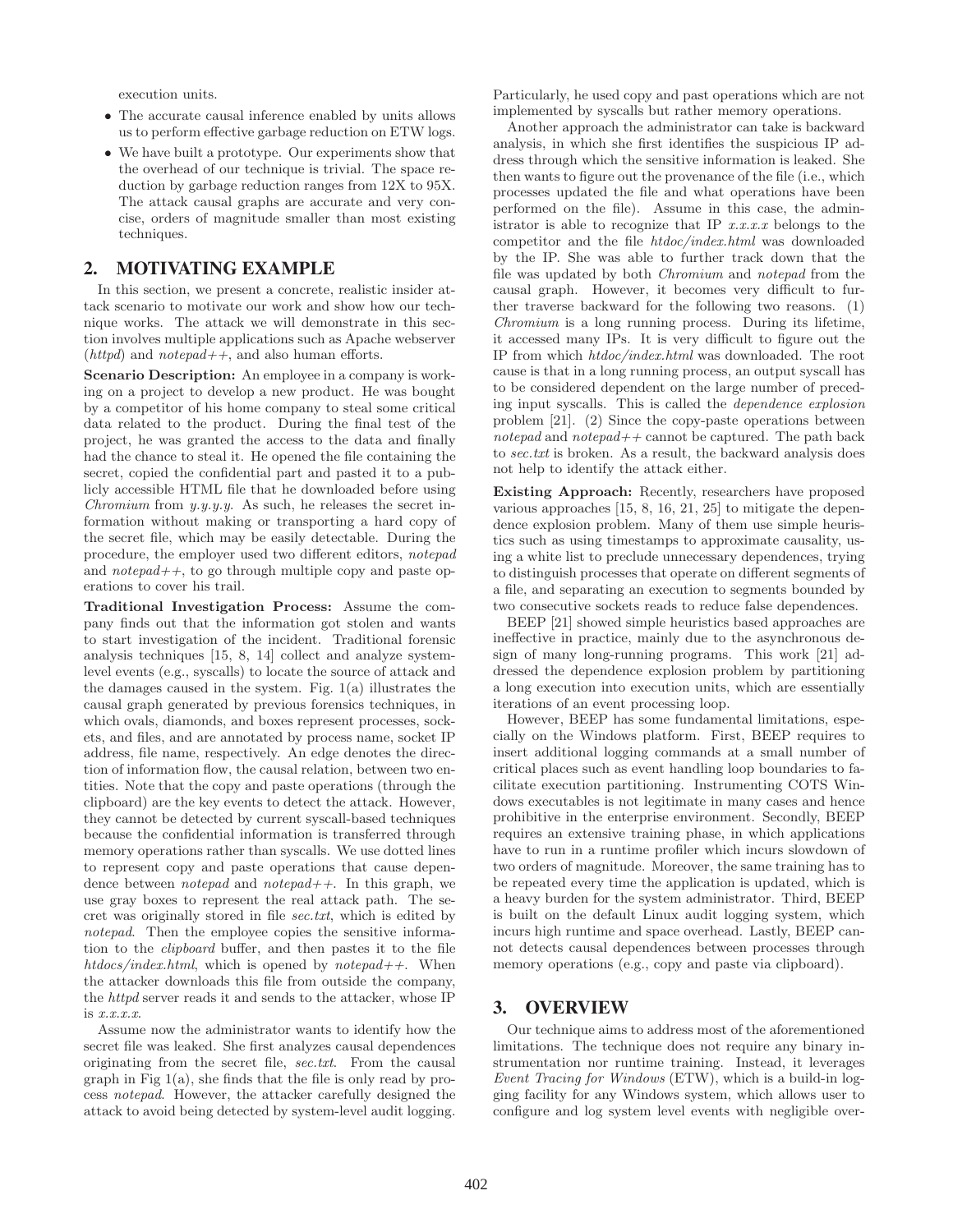

(a) A simplified graph generated by traditional methods. The original graph contains 165 files, 9982 sockets and 75 processes.



(b) Insider Attack graph generated by our technique.

**Figure 1:** Insider Attack: diamond, box, and oval represent communication channel, file and process, respectively.

head. Given an application binary, our technique analyzes the binary *statically*, with the help of one (or a few) ETW log(s) for the application, to construct a log parsing model. The model allows us to partition *any* ETW log of the same application to units, each unit containing the system events belong to an autonomous sub-execution (e.g., the handling of an independent external request). Causal graphs are constructed from the partitioned ETW logs, allowing forensic analysis. Inter-process memory based communications are handled by wrapping the corresponding Windows APIs. The wrappers emit special system events that are captured and handled by the underlying ETW system.

Fig. 2 presents the overview of our approach:

**Step 1. Log Collection:** The user simply uses ETW to collect an execution log for normal system execution that includes all the commonly used applications. ETW allows us to collect system-level events such as system calls. We extend ETW to additionally record important non-system events such as copy and paste through clipboard and their corresponding stack frames.

**Step 2. Prefix Analysis:** In this step, for each application, we take its executable binary and extract the log entries belonging to its execution from the ETW log(s) we collected. Then the application logs are analyzed to identify the *target function*, which is a function that contains the event processing loop, an autonomous execution unit that handles independent external event/request. This analysis is based on the observation that the event handling loop of an application is usually present in some top level function, which means that it must appear as the common *prefix* of the stack frames of all the events occurring inside the event handling loop, which corresponds to the dominant phase of execution. This technique is named *prefix analysis*.

**Step 3. Program Analysis:** Third, we analyze the application binary to build a model. In particular, we disassemble the program binary and analyze the target function. Some Windows binaries are difficult to disassemble or analyze [6] due to their characteristics, such as packing, runtime selfmodification, and extensive use of function pointers. For those programs, the models are directly constructed from the ETW logs of the applications. Note that ETW logs are oblivious to the aforementioned obfuscation due to their dynamic nature. Intuitively, the reader can consider the models constructed in this phase are automata that allow parsing ETW logs to units.

**Step 4. Unit Recognition:** Fourth, we use the models from the previous step to partition any runtime ETW logs to units. At the top level, the models allow us to partition the log entries belonging to individual applications to three phases: the starting phase, closing phase, and event handling phase. The starting phase initializes program resources and configuration, and the closing phases releases resources before the program termination. The models further parse the log entries in the event handling phase to log units, each denoting an iteration of the event handling loop. The aforementioned steps 2, 3, and 4 are tightly connected. We will discuss detail of these steps in Section 4.2.

**Step 5. Causality Analysis:** In this step, the *unit-based log* from the previous step is analyzed to generate an accurate causal graph. In the graph, a process is decomposed into many autonomous units with the corresponding partitions of the objects (e.g., files, sockets) accessed by each unit. An output event is considered dependent on the preceding input events in the same unit instead of the preceding input events in the whole execution. As such, dependence explosion can be avoided. Fig. 1(b) presents the graph generated in this step for the insider attack example. Now our graph has a much smaller number of nodes and edges than the graph generated by other approaches that are not unit based. Still it precisely and concisely captures the attack path. Note that although theoretically BEEP can produce casual graphs of similar quality, its requirement of binary instrumentation and extensive training, and the entailed overhead make it unsuitable for deployed Windows systems.

**Step 6. Applications:** Our technique is general and can be used in different applications that require accurate logging. In this paper, we discuss two of these applications: (1) generating attack analysis reports as shown in this section, and (2) removing unnecessary log entries (Section 4.4) for better space efficiency.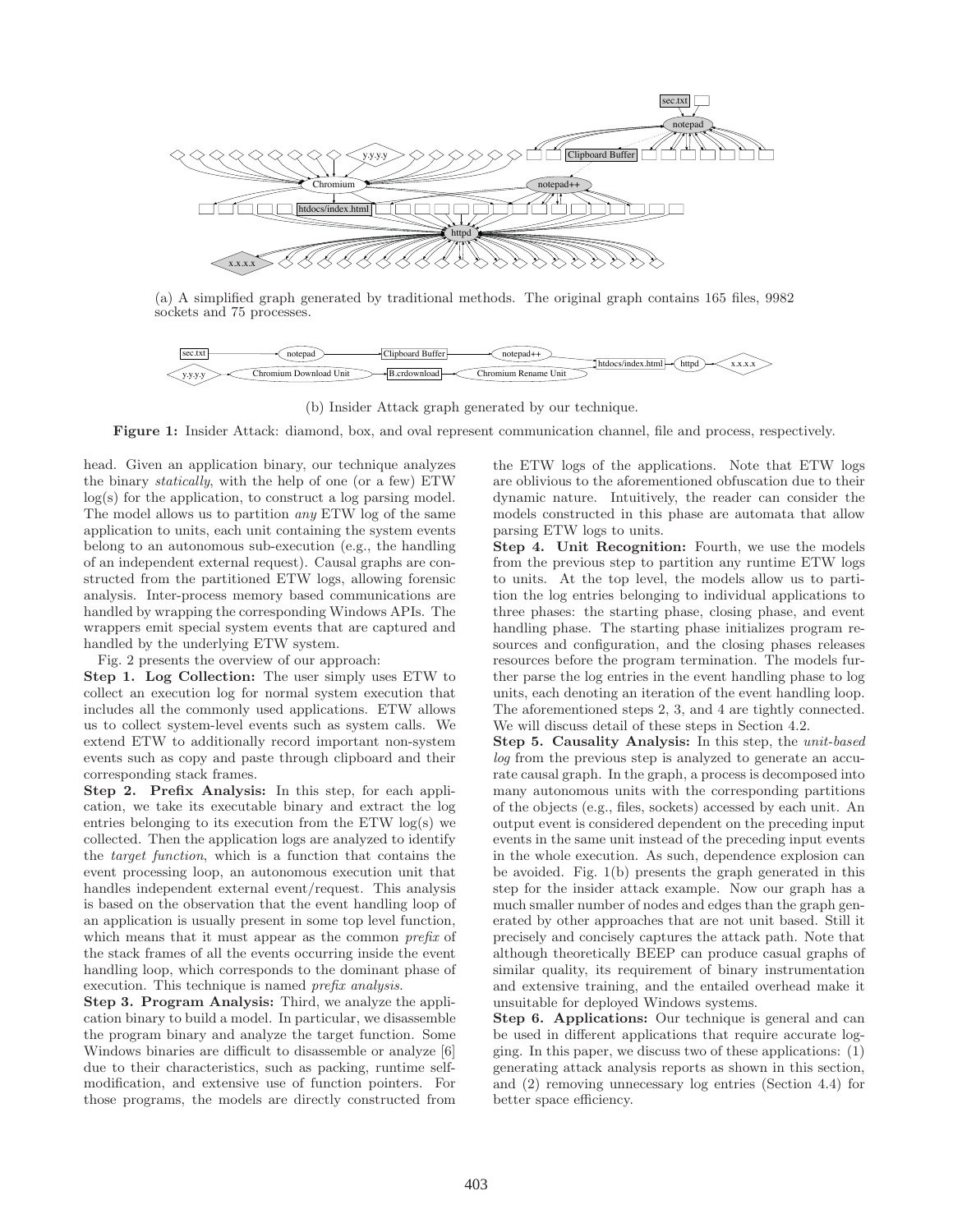

**Figure 2:** Approach Overview.

| Timestamp:         | $0\times20462$ fbd1fb                  | (1) |
|--------------------|----------------------------------------|-----|
| EventType:         | WinsockTcpIpReceive                    |     |
| -Event Detailes    |                                        |     |
| TransferSize:      | 8000                                   | (2) |
| $-Process-$        |                                        |     |
| Process:           | 3112 httpd.exe                         | (3) |
| Thread:            | 3948 msvcrt.dll!endthreadex+0x29       |     |
| -Stack Trace-      |                                        |     |
|                    | (Library and kernel functions)         | (4) |
|                    | $libapr - 1. d  lnpr_socket_recv+0x42$ |     |
|                    | (Application functions)                |     |
|                    | libhttpd.dll!worker_main+0x9c          |     |
| (Kernel functions) |                                        |     |
|                    |                                        |     |

**Figure 3:** An example log entry of our enhanced ETW logging system. StackTrace entry is either in the format of <image>+<offset to image> or <image>!<symbol>+<offset to symbol> depending on the availability of the symbolic information.

#### 4. SYSTEM DESIGN

In this section, we present the details of each component of our system.

## 4.1 Log Collection

We leverages the *Event Tracing for Windows(ETW)* [1] system that is a build-in event tracing mechanism on all deployed Windows systems. We choose ETW because of its availability (supported by all Windows systems since Windows XP), its capabilities (e.g. supporting thread level tracking, all operations on files/sockets, and stack tracing) and its low overhead (demonstrated by our experimental results in Section 5).

However, ETW events alone cannot support the discovery of all important causal relations. For example, the dependency of copy-and-paste operations are not captured. With such missing dependency, the whole attack path for the insider attack as demonstrated in Section 2 cannot be analyzed. We will shortly present how we solve this problem via the enhancement of monitoring.

**Log Format:** Fig. 3 shows an example log entry of our logging system. The first block, (1), includes the basic information of the event, such as the timestamp of the event (Timestamp), the event type (EventType) and so on. The second block, (2), lists the details of the event. The content of this block is specific to the type of the event, so it varies for different event types. For example, for a *FileCreate* event, we will have the name of the file created in the block. The third block, (3), shows what process and thread were running when the event occurred. Lastly, the last block, (4), has the stack trace that ETW collected at the time of the event. Each entry of the stack trace represents a callee function with its upper entry being its caller function.

ETW collects kernel events and the corresponding stack walk events separately. Specifically, when a kernel event occurs, ETW initiates a stack walk request, resulting in a separate stack walk event which contains the stack trace and some basic information such as timestamp and process ID. Our system preprocesses the raw ETW logs, associating a kernel event with the corresponding stack walk event by correlating their process IDs and timestamps. The resulting log is stored in the aforementioned format.

**Enhancement:** ETW does not cover all OS events. For example in Section 2, we show that ETW cannot trace clipboard operations. We, therefore, enhance ETW by adding the monitoring of non-kernel IPC operations; to monitor clipboard operations, we treat the clipboard buffer as a special file shared by all processes. In particular, we leverage two important observations. First, all read operations on the clipboard file only depend on the most recent write operation. Second, a write operation has no dependency with other clipboard operations. Therefore, we intercept the Windows APIs that access the clipboard to emit special kernel level events that can be trapped and logged by ETW. We note that the overhead of the clipboard monitoring is low since the frequency of copy and paste operations is small in most cases. We envision that if new IPCs are added to Windows in the future, the system can be extended to support them with the same idea.

# 4.2 Log Analysis

As we have mentioned earlier, a unit is an iteration of the event handling loop. Our ultimate goal is to be able to parse a log file to units such that an output event is only causally related to the preceding input events in the same unit, not the same process. A possible approach is to instrument binaries like in [21] such that special events are emitted and logged at unit boundaries. However, this is impractical for Windows binaries due to the possible legal concerns and the involved complexity in Windows binary instrumentation [6]. Hence, we propose an algorithm that combines log analysis and binary program analysis to derive models that can be used to parse logs to units. First, for an application in the system, we analyze the logs to find the function which contains the event handling loop of the application. Then based on the disassembled function information we construct an automata model used to parse log files to units.

## *4.2.1 Prefix Analysis*

The prior task to build an automata model is to find the function that contains the event handling loop. We call this function a *target function* in this paper. Recall that the execution of a long running process can be divided into three phases:

1. Phase 1 (Prologue): the starting phase that initializes the execution including reading configuration files, allocating memory etc.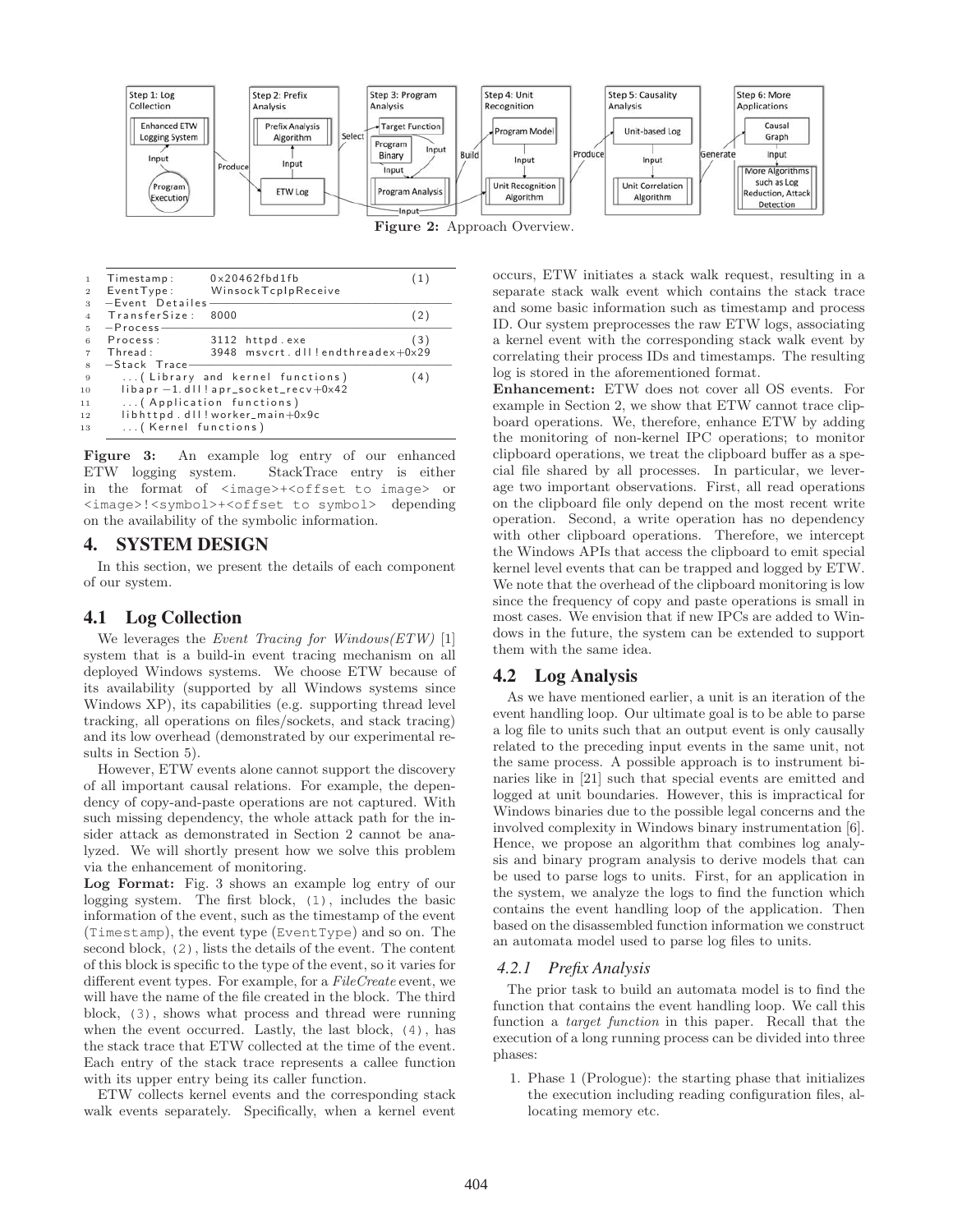- 2. Phase 2 (Unit): the event handling phase that processes a long sequence of events.
- 3. Phase 3 (Epilogue): the closing phase that releases all resources and ends the execution.

Units are typically generated only in the second phase. Phase 1 and 3 do not handle external events, although they also generate ETW events in the log file. Hence, we need to filter the log to preclude the events of phase 1 and 3. We observe that phase 1 and 3 are usually the same for different runs of the same program, whereas phase 2 depends on the inputs, and usually generates different ETW events. Thus we just take two different traces of the same program. By comparing the two event sequences, we identify the common event subsequences at the beginning and the end of the log files. However, this may mis-classify some log entries that belong to the second phase to phase 1 or 3. It happens when the first or last a few external events in phase 2 share the same event handler with similar parameters. Also, such small errors do not affect the precision of the models that we generate because the models are eventually generated based on program analysis. When the log file is parsed with the precise models, the misclassification can be corrected, as to be shown shortly. In this step, as long as the majority of the log is formed by log entries from phase 2, we are able to identify the *target function*. After pruning the prologue and epilogue phases, the remaining events are supposed to be spawned from the event handling loop. There are two main observations about the event handling loop: (1) an event handling loop is most likely a top level loop, meaning that it is not nested in any other loop; (2) event handling loop body will receive inputs and/or produce outputs such that it will generate ETW events like socket reads and writes. These two observations help us locate the *target function*. In particular, the *target function* will always be present in the first a few stack frame entries of the phase 2 events. As such, we first compute the common prefix of all the phase 2 event stack frames and consider the user function closest to the end of the prefix as the target function. Due to the nosies from phases 1 and 3, we rank the candidates according to their frequency of appearance, and analyze the caller-callee relationship to find the correct *target function*.

| 1              |               | void main() $\{$                     |
|----------------|---------------|--------------------------------------|
| $\overline{2}$ |               | $init()$ ;                           |
| 3              |               | while $(True)$ {                     |
| $\overline{4}$ | F1:           | $read\_cmd()$ ;                      |
| 5              |               | $if$ (cmd==FileDownload) {           |
| 6              |               | $if (file ok to download) { }$       |
| $\overline{7}$ | F2:           | $fd = open_file(file_name);$         |
| 8              |               | if(open fails)                       |
| 9              | F3:           | errmsg_continue(MSG2);               |
| 10             |               | $buf = memory_allocation(size);$     |
| 11             |               | while $(\text{transfer not done})$   |
| 12             | F4:           | read_file(fd, buf);                  |
| 13             | F5:           | write_data(socket, buf);             |
| $1\,4$         |               | ł                                    |
| 15             |               | memory_free(buf);                    |
| 16             | F6:           | $close_{}$ file (fd);                |
| 17             |               | $\mathcal{F}$<br>else                |
| 18             | F7:           | errmsg_continuemsg(socket, MSG3);    |
| 19             |               | } else if $(\text{cmd} == )$ $\{ \}$ |
| 20             |               | $\}$ // end while                    |
| 21             |               | server_exit();                       |
| 22             | $\mathcal{F}$ |                                      |
|                |               |                                      |



| SocketRead : | windows_runtime $\Rightarrow$ main $\Rightarrow$ read_cmd $\Rightarrow$                  |
|--------------|------------------------------------------------------------------------------------------|
| 2 FileOpen:  | windows_runtime $\Rightarrow$ main $\Rightarrow$ open_file $\Rightarrow$                 |
| 3 FileRead:  | windows_runtime $\Rightarrow$ main $\Rightarrow$ read_file $\Rightarrow$                 |
|              | 4 SocketWrite: windows_runtime $\Rightarrow$ main $\Rightarrow$ write_data $\Rightarrow$ |
|              | $5$ FileClose: windows_runtime->main->close_file ->                                      |

Figure 5: Illustration of common prefix  $(windows_runtime\rightarrow main)$  and the target function  $(main)$ in stack frames of *AdvancedFTP* events.

Fig. 4 present an example of these observations, regarding the target function of a FTP server, *AdvancedFTP*, using a simplified code snippet. The event handling loop starts from line 3. First it reads the command (line 4). If it gets the download command, it first checks if the request is valid (line 6). If so, the FTP server opens the file (line 7), allocates buffer (line 10), and then transfers the file to client (line 11 to 14). After the file is transferred, the server frees the buffer (line 15) and closes the file (line 16). If the user cannot download the file, for example, due to access control, the server returns an error message (line 18). Fig. 5 shows the stack frames of sample events. Observe that the common prefix is *windows\_runtime*  $\rightarrow$  *main* and the target function *main* is correctly identified. *Windows runtime* denotes the sequence of functions invoked when the process started to setup the runtime environment.

#### *4.2.2 Model Construction*

Once we determine the target function via prefix analysis, we construct a model for the program's behavior. This model is based on automata and hence can be represented as a regular expression. It describes the possible system behavior for an iteration of the event handling loop. It is later used to parse a log file to units.

**Regular Expression Model.** The vocabulary of the regular expression is a set of function invocation relations from the target function to a callee. For example,  $(target \rightarrow foo)$ means that the function target calls the function foo. We use  $\epsilon$  to represent an empty expression. The other notations such as kleene closure are following the standard rules. For example, the expression  $(target \rightarrow foo)(target \rightarrow gee)$ means that target first calls function foo, and then calls gee. The expression  $(target \rightarrow foo | \epsilon)$  means that function  $target$ may call foo or may not, guarded by some predicate. The expression  $((target \rightarrow foo)(target \rightarrow gee))^*$  means that the pattern  $(target \rightarrow foo)(target \rightarrow gee)$  may appear 0, 1, or multiple times, denoting a loop.

**Identifying Event Handling Loop.** Given the *target function*, we need to find the event handling loop. There could be multiple loops within the target function. Fig. 6(left subgraph) shows an example that the target function, *main*, contains multiple loops, which are used to parse input parameters, request and release resources (e.g. memory) and handle events. All of them generate events, but some events will be part of phases 1 or 3. The phase 2 events must belong to the event handling loop. To recover the loop from the phase 2 events, we identify the program counters (PCs) of the invocations to all callees of the target function inside the phase 2 event stack frames. The enclosing loop body of these PCs is the event handling loop.

**Model Construction.** Once the event handling loop is identified, we construct a model for the loop body via program analysis. In particular, we analyze the intra-procedural program paths inside the loop and identify all the possible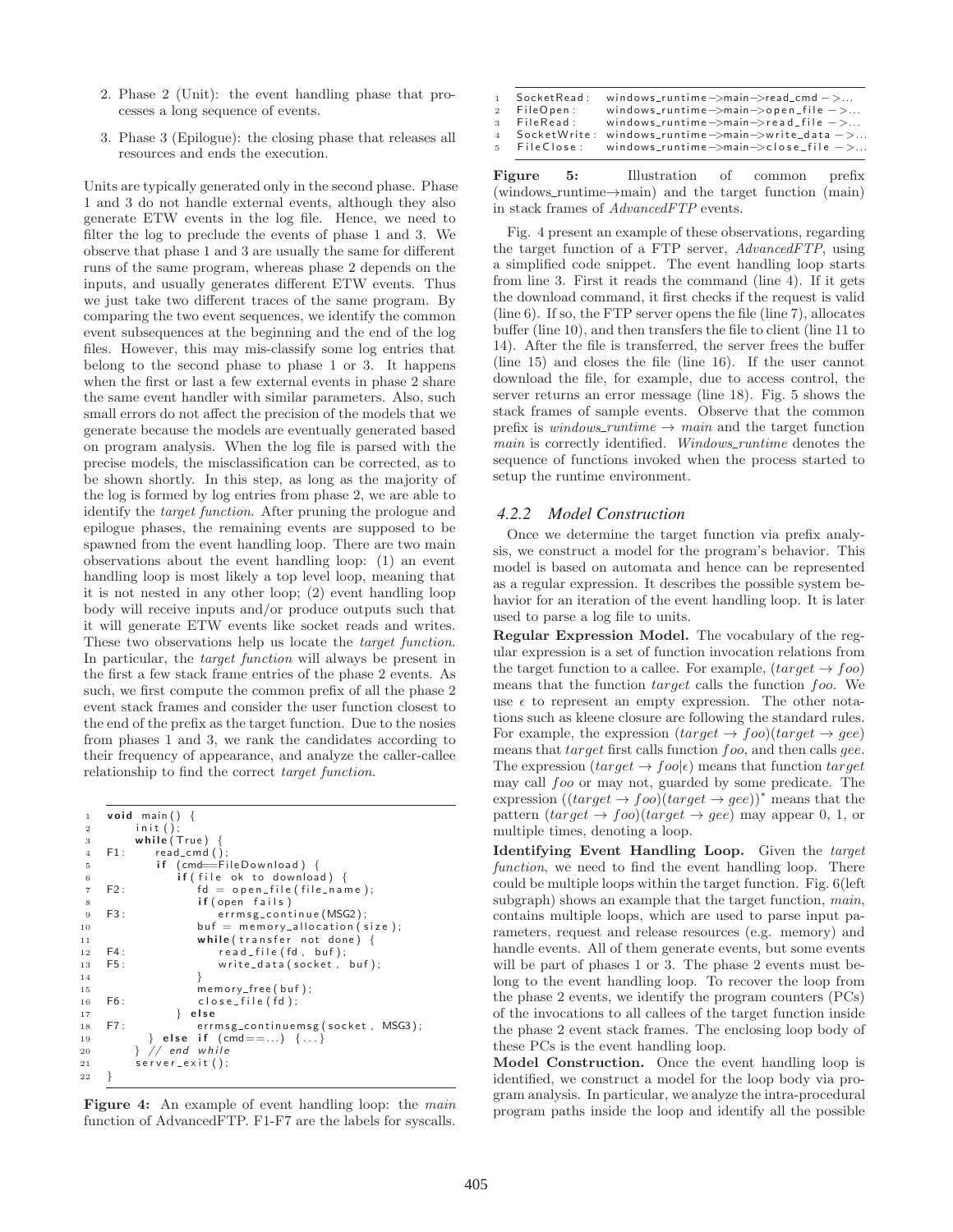| <b>Top Level Loops</b>                                                                                                                                         | Simple Event Handling Loop (GUI Framework)                                                                                                                         |
|----------------------------------------------------------------------------------------------------------------------------------------------------------------|--------------------------------------------------------------------------------------------------------------------------------------------------------------------|
| void main $()$ {<br>for() $\{\}$ // Argument parsing<br>for() {} // Resource initialization<br>for $()$ {} // Event handling<br>for() {} // Resource releasing | void main $()$ {<br>while(true) {<br>1:<br>if(user define action)<br>2:<br>user_defined_handler_dispatcher();<br>3:<br>default handler dispatcher();<br>4:<br>else |
|                                                                                                                                                                | <b>Figure 6:</b> Examples of Top Level Loops.                                                                                                                      |

sequences of function calls that may lead to syscalls and represent them as a regular expression. Our approach relies on existing program analysis techniques. Binary analysis is known hard problem. There are cases that our approach are not able to handle. In this case we treat the whole program execution as one unit so that we do not lose any information during the investigation. Thus the system is not worse than traditional approaches in the worst case. Algorithm 1

|  |  |  | <b>Algorithm 1</b> Model Construction: function model |  |  |
|--|--|--|-------------------------------------------------------|--|--|
|--|--|--|-------------------------------------------------------|--|--|

|     |                      | Input: $I$ - instruction sequence                                        |
|-----|----------------------|--------------------------------------------------------------------------|
|     |                      | Output: the model for $I$                                                |
|     |                      | $//$ termination condition                                               |
|     |                      | 1: if $I == \{\}$ then                                                   |
|     | 2: return $\epsilon$ |                                                                          |
|     | $3:$ end if          |                                                                          |
|     |                      | $//$ call instruction                                                    |
|     |                      | 4: if <i>I.head</i> is a call instruction then                           |
|     |                      | $// I. head.$ callee is the callee                                       |
|     |                      | 5: return $((F \rightarrow I.head. 1) *   \epsilon) \cdot model(I.tail)$ |
|     | $6:$ end if          |                                                                          |
|     |                      | // conditional jump                                                      |
|     |                      | 7: if <i>I.head</i> is a conditional jump then                           |
|     |                      | // $CD(n)$ returns the sequence of instructions directly or tran-        |
|     |                      | sitively control dependent on $n$                                        |
| 8:  |                      | $tmodel \leftarrow model(CD(I.\text{head}^t))$                           |
| 9:  |                      | $f model \leftarrow model(CD(I.head^f))$                                 |
| 10: |                      | if $I-headt$ denotes a loop predicate then                               |
| 11: |                      | $m \leftarrow (tmodel)^*$                                                |
| 12: | else                 |                                                                          |
| 13: |                      | <b>if</b> I.head <sup>f</sup> denotes a loop predicate then              |
| 14: |                      | $m \leftarrow (fmodel)^*$                                                |
| 15: | else                 |                                                                          |
| 16: |                      | $m \leftarrow (tmodel \mid fmodel)$                                      |
| 17: |                      | end if                                                                   |
|     | 18:<br>end if        |                                                                          |
| 19: |                      | <b>return</b> $m \cdot model(I.tail - CD(I.head^t) - CD(I head^f))$      |
|     | $20:$ end if         |                                                                          |
|     |                      | $//$ other instructions                                                  |
|     |                      | 21: return $model(I.tail)$                                               |

describes this procedure. It takes the binary instruction sequence representing the loop body as an input and produces the regular expression. It relies on precomputed control dependence information. Note that we only need to disassemble the target function and compute its control dependences. The computation is recursive.

In the algorithm, I denotes the instruction sequence with I.head the first instruction and I.tail the remaining sequence. The method returns  $\epsilon$  when I becomes empty (lines 1-2). When the first instruction is a function cathe epsilon means that the function invocation may or may not lead to any syscall such that it may or may not be present in the stack frame of an ETW event. The kleene closure means that there may be loops inside the callee function such that the invocation appears in stack frames of a consecutive sequence of ETW events. If I.head is a conditional jump, the algorithm recursively computes the true branch model and the false branch model, leveraging the precomputed control dependence (CD) information (lines 8-9). Note that if one of the branches is empty, the corresponding CD set is empty and hence the model is simply  $\epsilon$ . It is possible that the conditional jump denotes a loop predicate. Hence, depending



**Figure 7:** Model construction for the example in Fig. 4. An arrow shows that the *model()* invocation at the source (of the arrow) is divided into the computation at the destination. We use  $F1$  to denote  $main \rightarrow F1$  to save space.

on if the true or false branch leads to the loop body, the true branch model or the false branch model is put into a kleene closure, respectively (lines 11 and 14). Otherwise, the model is the disjunction of the two branch-models (line 16). The model for the predicate and the branches guarded by the predicate is concatenated with the model for the continuation (line 19). If I.head is any other instruction, the model is simply that of I.tail.

Fig. 7 shows the model construction procedure for the FTP example in Fig. 4. The event loop body is in lines 4- 20. So the model() function is invoked with 4-20, as shown on the top. Since line 4 denotes a function call that may lead to syscall, the model is hence  $main \rightarrow F1$ , or  $F1$  for short, concatenated with the model of lines 5-20. Since line 5 is a predicate (or, conditional jump at the binary level), the model of 5-20 is the disjunction of the model of 6-18 and the model of 19. The division continues. Note that the model of 11-16 is the model for the loop (line 11-14), which is  $(F4 \cdot$  $F5$ <sup>\*</sup>, concatenated with the model for lines 16, which is F6. Eventually, the entire regular expression is computed in the box, which describes the possible ETW event stack frame sequences. Note that we know memory library functions such as *memory\_free()* is of no interest to our analysis so that they are not part of the regular expression vocabulary.

There may be cases that the body of the event handle loop is extremely simple, in which the program calls another complex function to handle the different I/O operations. As such, the model of the event handling loop alone may not be sufficient. We may need to further analyze callee functions inside the loop to construct more informative model. A typical example is graphical user interface (GUI) applicaitons built on top of specific GUI libraries. A typical case is shown in Fig. 6. Within the event handling loop, the library first checks if the user application defines a dispatcher (line 2). If so, it will use the application dispatcher. Otherwise, it uses the default dispatcher that does some basic event processing. Assume we only construct the model from the event handling loop, which is  $(main \rightarrow user\_dispatcher) \mid (main \rightarrow default\_dispatcher).$ Further assume the user application does provide its own dispatcher so that the handling of various external events actually happens inside the user dispatcher. Note that handling an external event may lead to multiple ETW events. Assume two external events are sent and processed by the application, the ETW events belong to two units but their ETW event stack frames are not distinguishable based on the simple model. Therefore, our algorithm will recursively disassemble and analyze callee functions when the constructed model is not sufficiently informative. We use the size of the regular expression as an indicator, and we will continue doing that if the current generated model is not sufficient.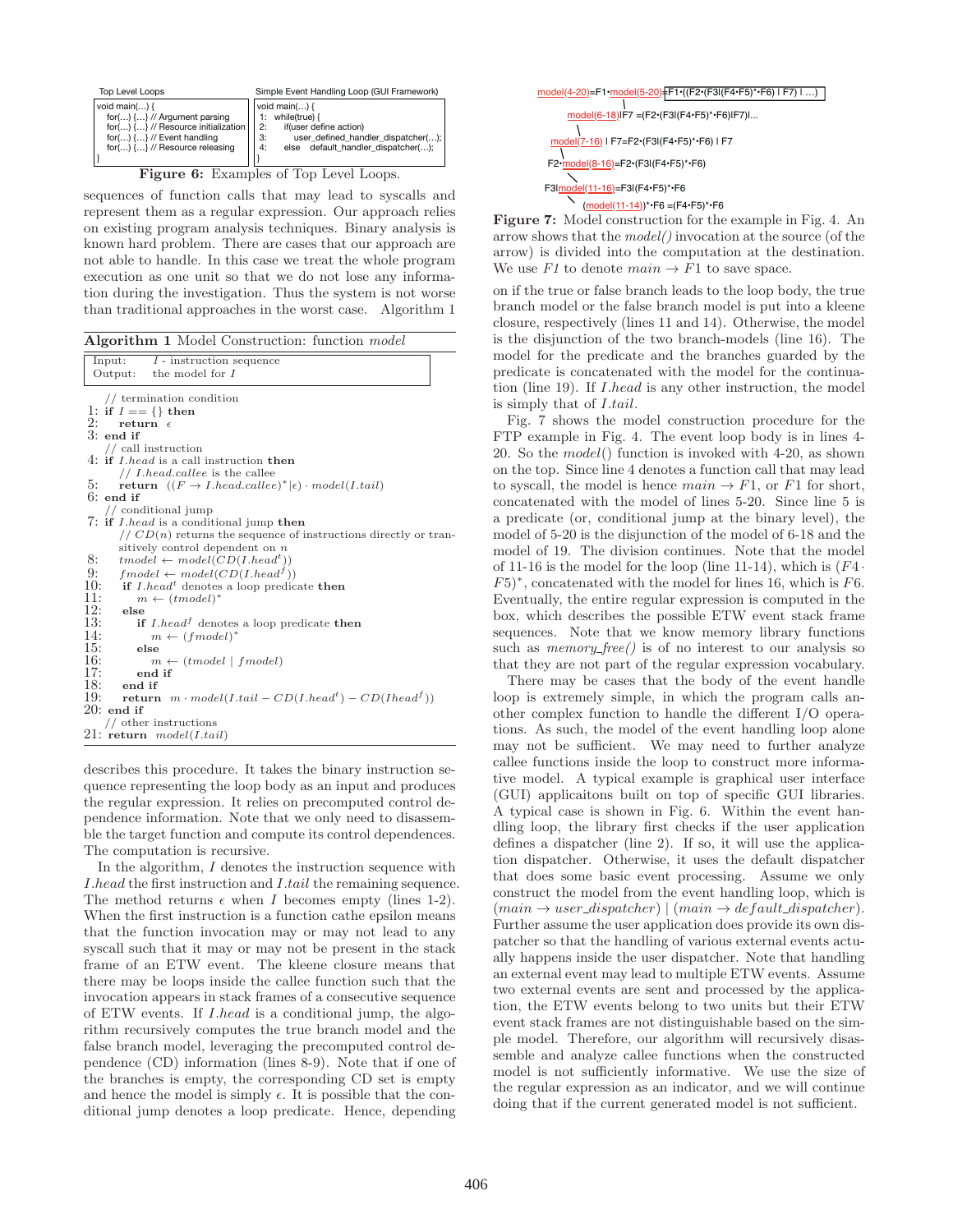## 4.3 Log Partitioning

Each model is a regular expression describing the possible syscall sequences within the event handling loop of an application. Given an ETW log that contains system events from all the active applications in the system, our technique parses the log to units, each representing a legitimate sequence from the regular expression of the corresponding application. In particular, for each ETW event entry, we identify the application from the process ID. The corresponding model is used to parse the entry. When the end of a legitimate sequence is reached (according to the model), the end of a unit is reached and a new unit starts, indicating the end of an event loop iteration and the start of a new iteration.

For example, consider the model shown in Fig. 7. For a sequence  $F1 \cdot F2 \cdot F4 \cdot F5 \cdot F6 \cdot F1...$ , we follow the model from  $F1$ to F6 which indicates the end of the loop. Then we know that one unit ends, and a new unit starts from F1 again. There is a possible challenge that some functions in the loop may not generate events. For many library functions with well-known semantics, like lines 11 and 16 in Fig. 4, we can remove them from our model. However for many other functions, we are not sure if they will lead to syscalls. Thus we conservatively include those functions in our model. In the mean time, we also place an empty symbol  $\epsilon$  as part of the regular expression describing the function behavior (line 5 in Algorithm 1), indicating that the function may not lead to any syscall. The possibility that a function may not generate a syscall event poses another challenge: the generated automata is non-deterministic, meaning that it may parse the log differently, yielding different unit partitions. To address the problem, we use a simple heuristic that is very effective in practice. We always parse the longest possible subsequence of events as a unit.

## 4.4 Dependency Analysis and Log Reduction

After units are recognized, we can construct a graph to denote the causality between events. In particular, a node is introduced to denote a unit or a system object like a network session or a file object. If a unit receives input from some system object, an edge from the object to the unit is introduced. If a unit writes/updates an object, an edge from the unit to the output object is also introduced. As such, an output event is only connected (and hence dependent) on the preceding input events within the same unit. Note that the event timestamps are also annotated on the edges to determine the temporal order.

One of the key challenges when applying log-based attack analysis in practice is to store the large volume of log. According to existing work [20, 15, 8], audit logs grow at the rate of 0.8 GB ∼ 3.2 GB per day with moderate workload. The key contribution of our technique is the identification of precise causal dependences between events. These precise causal dependences allow us to accurately determine the events that are unnecessary or redundant for forensics analysis. Intuitively, if an event is not causally related to any live object in the system (e.g., a file) or any destructive behavior that has global effect such as deleting a non-temporary file, it is not useful in any (future) forensics analysis and hence can be removed from the log file to save space. We first leverage algorithms from existing work [20] to remove dependency-free objects, which are *created and deleted by the same execution unit and never accessed by other units*. For example, when a FTP client tries to download files from



a FTP server, the server creates a number of temporary files during file downloading. However those temporary files are deleted shortly in the same execution unit and never affect future system behavior. Web browsers also intensively use temporary files to store remote resources, but they never affect the system. Thus we can safely delete events related to them without degrading forensic analysis effectiveness. We also observe that ETW generates a sequence of events of the same type that contains redundancy. For example, when we open a large file in *NotePad++*, the editor continuously reads a small portion of the file into its memory buffer. Those FileRead events can be merged into one ETW event without causing any degradation. We evaluate the effectiveness of our log reduction technique using various applications. The result is presented in Section 5.3.

#### 5. EVALUATION

We will present our evaluation results in this section. All experiments were conducted on Intel i7-3880 CPU with 12GB of RAM running Windows Server 2008 R2 64-bit. We use different types of Windows applications for the evaluation, including default applications shipped with Windows such as *Paint* and *Notepad*, third party user interactive (UI) applications such as *DrawTool*, *notepad++*, and *Chromium*, and also server applications such as *Apache* web server.

#### 5.1 Event Tracing Overhead

**Benchmark:** In the first experiment, we measure the runtime overhead of the event tracing system ETW. The runtime overhead of ETW hinges on the number of events generated in a unit of time, which depends on the ETW configuration and the workload. Since our configuration is fixed, we measure overhead with different workloads. We use the *Apache* web server and multiple *ApacheBench (ab)* clients to send HTTP requests simultaneously. We generate various numbers of requests per second. Fig. 8 shows the ETW runtime overhead with the different numbers of requests from the *ApacheBench* clients. The X-axis in this graph represents the number of ETW events per second, and the Y-axis shows the runtime overhead. We observe that runtime overhead is smaller than 10% when we have under 10,000 events per second. It goes up to 18% under a heavy workload (over 15,000 events per second).

**Regular systems:** The previous experiment shows that the runtime overhead is directly related to the number of events in a time interval. In this experiment, we collect workloads from different machines to observe typical event generation patterns. We collect ETW logs from three different end-user machines and two different server systems. Each system has been used for different purposes. For example, user 1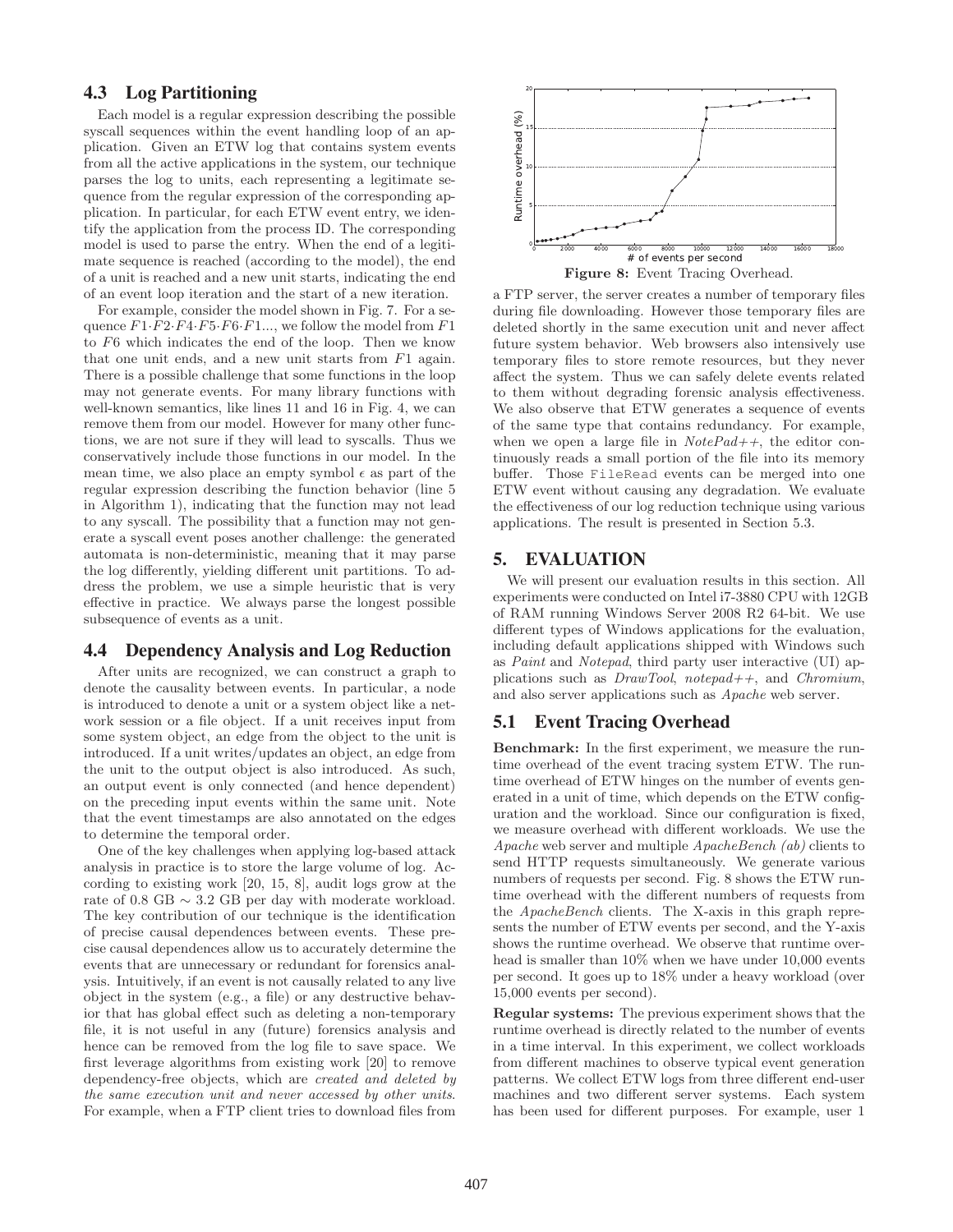| Instance            | $#$ of Event | Time(s) | $#$ Event per sec |
|---------------------|--------------|---------|-------------------|
| User <sub>1</sub>   | 1,391,555    | 10,460  | 133.04            |
| User <sub>2</sub>   | 1,412,453    | 10,959  | 128.89            |
| User <sub>3</sub>   | 173,425      | 941     | 184.30            |
| Server 1            | 842,879      | 2,566   | 328.48            |
| Server <sub>2</sub> | 1,897,303    | 3,352   | 566.02            |

**Table 1:** Event generation in regular systems

is a software developer who heavily uses a text editor, the *Chromium* web browser and a complier to develop software and write document. User 2 is another software developer that uses different software and shows different use patterns. User 3 is a regular user who mainly uses *Chromium* for web surfing. Server 1 and 2 run the *Apache* web server to host different sets of web pages.

Table 1 presents the number of ETW events generated by each system. The second column shows the total number of event entries and the third column presents the period of time in which the events were generated, and the fourth column shows the number of ETW events per second. In this experiments, we observe that the regular user and the server systems generate  $130 \sim 600$  ETW events per second, which only incurs less than 1% of runtime overhead. In most cases, the systems generate  $100 \sim 5,000$  events per second, causing about  $0.4\% \sim 2.5\%$  runtime overhead. This is in accordance with previously reported results [13].

#### 5.2 Model Construction

Table 2 shows the result of model construction. The second column shows the depth of the event handling loop. A depth of one means that the loop is on the top level, and we can build the event model by analyzing only the top-level loops. A depth of two means that the event-handling loop is nested within another loop, and we need to analyze the second level of loops to find the target function. The third column shows the number of functions we analyzed while constructing the model. The number of functions analyzed include the target function and sometimes the callees of the target function. The latter occurs when the target function is very simple and the event processing logic mainly resides in the callees of the target function. For those cases, our technique automatically analyzes the callees of the target function. The forth column shows the function invocations in the model (i.e., terminals in the regular expressions). The fifth column shows the number of transitions in the model (e.g., concatenations and kleene closures). They essentially denote the complexity of control flow. Observe that the generated models are quite complex, representing the possible sequences of system events.

From this experiment, we also observe the number of events per unit varies a lot for different types of programs. For example, the FTP client program, *NetFTP*, shows typical characteristics of a network application. In this program, each execution unit handles a separate request. If the request from the user is file download, the unit receives data from the server and writes it into a local file. The number of file write events could be different, depending on the file size. Another popular type of programs is UI applications. The image editing program, *DrawTool*, shows a representative pattern. It frequently accesses temporary files to support undo/redo and recover operations. In this program, the last event in an execution unit is a *save file* operation. In a unit (delimited by two *save file* operations), multiple *FileWrite*

| Application         | Depth          | Function       | Model    |            |
|---------------------|----------------|----------------|----------|------------|
|                     |                | analyzed       | Function | Transition |
| <b>TextTransfer</b> | 1              | 1              | 48       | 72         |
| Chromium            | 1              | 4              | 124      | 167        |
| DrawTool            | 1              | 1              | 78       | 104        |
| <b>NetFTP</b>       | 1              | $\overline{2}$ | 64       | 92         |
| AdvancedFTP         | 1              | $\overline{2}$ | 56       | 88         |
| Apache httpd        | 1              | $\overline{2}$ | 36       | 54         |
| ΙE                  | $\overline{2}$ | 3              | 94       | 144        |
| Paint               | $\overline{2}$ | 3              | 82       | 132        |
| Notepad             | $\overline{2}$ | 3              | 64       | 92         |
| $Notepad++$         | 1              | 1              | 144      | 208        |
| SimpleHTTP          | 1              | $\overline{2}$ | 22       | 34         |
| Sublime Text        | 1              | 1              | 132      | 178        |

**Table 2:** Model Construction.

events on temporary files are generated.

#### 5.3 Log Reduction

We evaluate performance of the log reduction technique that we have discussed in the Section 4.4. Table 3 shows the results. The second column presents a number of ETW events. The third column shows the number of removable events related to dependency-free objects and their percentage. The fourth column presents the number of removable events classified as redundant and their percentage. The fifth column shows that our log reduction algorithm reduces 96.85% of the original logs on average. The sixth and seventh columns show the number of recognized units in the logs described in column 2 and column 5 respectively, using the generated models. The eighth and ninth columns represent the average number of events for each unit.

#### 5.4 Attack Forensics

In this experiment, we study the effectiveness of our technique in attack forensics. We emulate popular attack scenarios and collect attack logs. We then construct the attack causal graphs, using both the original logs and the reduced logs. In the first scenario, *mis-configured server*, an administrator misconfigured the *httpd* server such that some confidential files were made publically accessible. The investigator wanted to identify what confidential information were accessed, and by whom. Thus, the investigator performs a forward reachability query on the causal graph, starting from the confidential files.

The second scenario is a *phishing attack*. The victim received a phishing email and he clicked a malicious link in it. The web browser in the victim's system opens the phishing web site. Then the victim downloaded a program from the web page, which turns out to be a malware. Assume this malware is later discovered by an anti-virus tool. The investigator wants to trace to the source the attack and understand the behavior of the malware. Thus the investigator performs both forward and backward reachability queries from the malware process.

The third scenario is *information leak*, which was already discussed in Section 2. To understand behavior of the inside attacker, a forward reachability query is performed from the secret file, and a backward query is performed from the IP address to which the secret file was downloaded.

In the fourth scenario *spyware*, a spyware is triggered. The spyware detects if the system has *Firefox* or *Chrome*. If one of them exists, the spyware tries to steal files in which the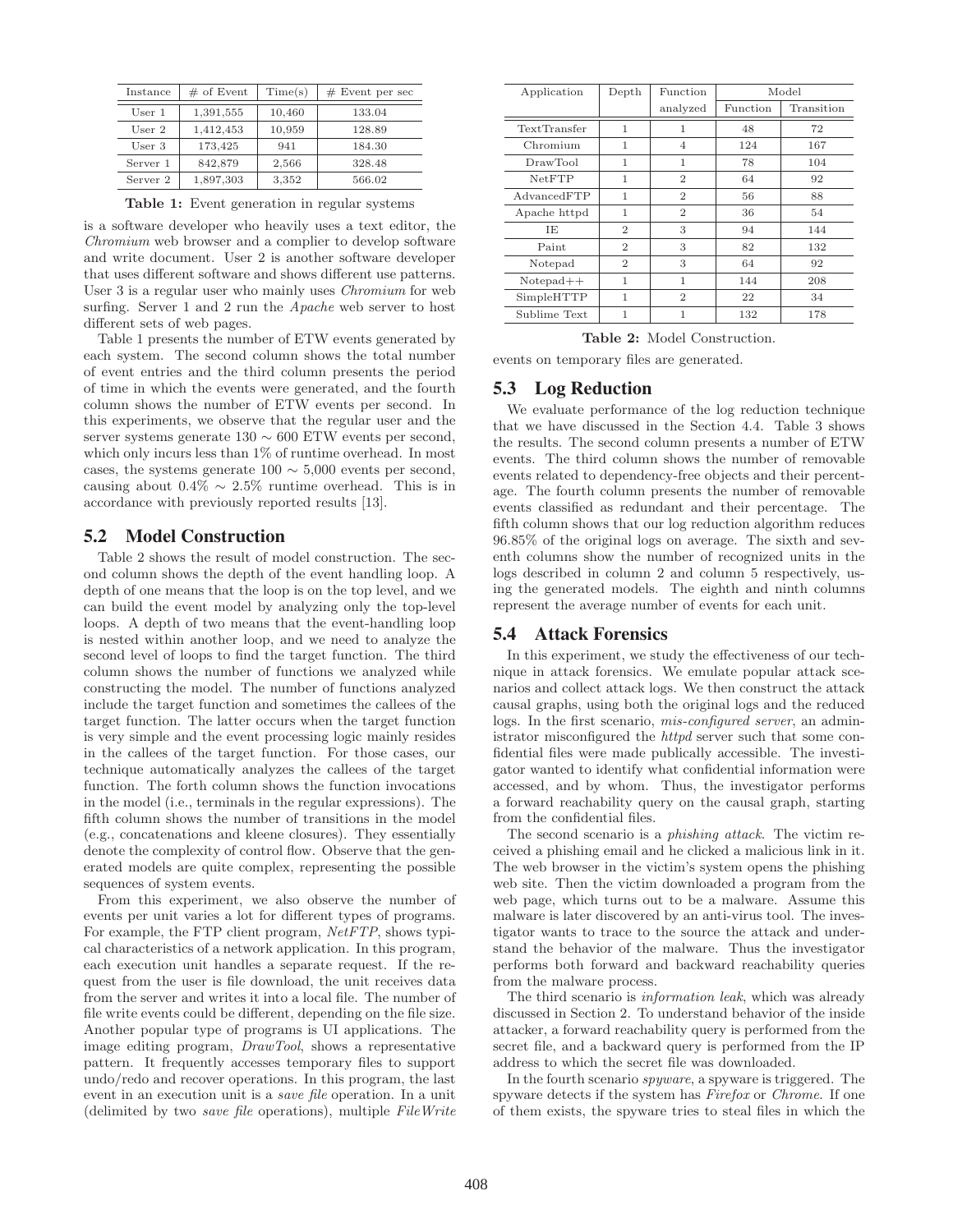| Application     |          | $\#$ of Events / Ratio | $#$ of Units      |                  | $#$ of Events per unit |                |          |       |
|-----------------|----------|------------------------|-------------------|------------------|------------------------|----------------|----------|-------|
|                 | Original | Dependency-free        | Redundant         | Final            | Original               | Final          | Original | Final |
| TextTransfer    | 316      | 310 / 98.10%           | $0/0.00\%$        | $6/1.90\%$       | $\overline{2}$         | $\overline{2}$ | 158.00   | 3     |
| Chromium        | 102,206  | 59.87%<br>61.193/      | 36.04%<br>36,834/ | $4,179/4.09\%$   | 255                    | 248            | 400.81   | 16.85 |
| <b>DrawTool</b> | 15,438   | 13,382 / 86.68%        | $1,982 / 12.84\%$ | 74 / 0.48%       | 11                     | 11             | 1,403.45 | 6.73  |
| NetFTP          | 10,621   | 83.88%<br>8,909/       | $1,132 / 10.66\%$ | 580 / 5.46%      | 8                      | 8              | 1,327.63 | 72.5  |
| AdvancedFTP     | 1,615    | $1,161 / 71.89\%$      | $411 / 25.45\%$   | $43 / 2.66\%$    | 3                      | 3              | 538.33   | 14.3  |
| Apache httpd    | 37,171   | 72.73%<br>$27.035$ /   | $8.084 / 21.75\%$ | $2,052 / 5.52\%$ | 46                     | 46             | 808.07   | 44.61 |
| IE              | 29.969   | 43.32%<br>12.983       | 49.09%<br>14.711/ | $2,275 / 7.59\%$ | 10                     | 10             | 2.996.90 | 227.5 |
| Paint           | 7.085    | $6,772 / 95.58\%$      | 235 / 3.32%       | 78 / 1.10%       | 28                     | 28             | 253.04   | 2.78  |
| Notepad         | 11.704   | 72.68%<br>8.506        | 3,168 / 27.07%    | $30 / 0.26\%$    | 6                      | 6              | 1.950.67 | 5.00  |
| $Notepad++$     | 5,516    | $4.976 / 90.21\%$      | 404 / 7.32%       | 136 / 2.47%      | 9                      | 9              | 612.89   | 15.11 |
| SimpleHTTP      | 779      | 559 / 71.76%           | 180 / 23.11\%     | $40/5.13\%$      | 13                     | 13             | 59.92    | 3.08  |
| Sublime Text    | 30,372   | 24,419 / 80.40\%       | $5,637 / 18.56\%$ | 316 / 1.04%      | 11                     | 11             | 2.761.09 | 28.73 |

**Table 3:** Effectiveness of Log Reduction.

| Scenario              | $\#$ of events |         |        | $\#$ of nodes |      | $#$ of edges |          |      | $\rm Correctness$ |                          |         |
|-----------------------|----------------|---------|--------|---------------|------|--------------|----------|------|-------------------|--------------------------|---------|
|                       | Before         | After   | Ratio  | Original      | Unit | GC           | Original | Unit | $_{\rm GC}$       | Backward                 | Forward |
| Mis-configured server | 986.563        | 85,042  | 8.62%  | 173           | 10   | 10           | 204      | 10   | 10                | $\overline{\phantom{a}}$ | Match   |
| Phishing attack       | 523.385        | 44,593  | 8.52%  | 573           | 21   | 21           | 693      | 32   | 32                | Match                    | Match   |
| Information leak      | 1.947.485      | 260.857 | 13.39% | 10.222        | 11   |              | 20.532   | 10   | 10                | Match                    | Match   |
| Spyware               | 1.284.748      | 102.523 | 7.98%  | 9.282         | 9    | 9            | 11.244   |      |                   | Match                    | Match   |

**Table 4:** Attack scenarios summary with original log and reduced log.

browser stores user passwords. If both *Firefox* and *Chrome* are installed in the system, it would randomly choose one to steal the user passwords. Assume the user detects the presence of the spyware and the investigator performs a forward analysis starting from the spyware process to understand its behavior, and a backward analysis to find its source.

The query results are presented in Table 4. The second column shows the number of ETW events in the logs, and the third column presents the number of ETW events after we reduce unnecessary and redundant events. The forth columns shows the reduction rate we achieved in each scenario. The next three columns show the number of the nodes in the generated graph after applying existing nonunit based approaches, our unit based approach, and the log reduction approach, respectively. Then in the next three columns, we show the number of edges shown in the generated graph using these three methods. The graphs we use are the combinations of the forward and backward query results. The results show that the unit based approach can significantly reduce the size of the graph, and make it easier to investigate. And our log reduction method does not affect the effectiveness. The last two columns show the correctness of the graphs generated (after log reduction). We manually compare the results with our prior knowledge of the attacks. The evaluation shows that we can correctly uncover all the attack behavior.

## 6. RELATED WORK

 $=$ 

There exists a line of work in tracking system dependence using system-level audit logs for attack analysis [9, 15, 11, 2, 7, 8, 16, 14, 29, 24, 5]. These approaches use backward and forward tracking to locate the entry point of an attack and to identify the damage happened to a victim system. However, these techniques may suffer from imprecision caused by dependence explosion, where an event is unnecessarily dependent on too many other events and the corresponding causal graph is excessively large for human inspection. Our technique complements these techniques by partitioning a process execution to fine-grain units to avoid a dependence explosion problem.

BEEP [21] divides a long-running process into fine-grain execution units to mitigate the dependence explosion problem. BEEP pro-actively analyzes and instruments application binaries, that requires a number of test runs conducted by a user. In this paper, we propose log and binary analysis techniques that provide fine-grain units without any instrumentation or beforehand analysis.

There are also different efforts try to mitigate the dependence explosion problem with additional system level information. Sitaraman *et al.* [25] proposes a technique that additionally logs file offsets for file read/write system calls to provide more accurate file dependences. In [19], besides system call, they also record accessed memory page for each process. Although it provides better accuracy, the drawback to this approach is the runtime overhead. Detecting and logging page-level memory access incurs high run-time overhead. Moreover, it introduces false dependences due to the limitation of the page level granularity.

Dynamic information flow tracking and taint analysis techniques [12, 10, 24, 28, 26, 22] have been proposed to track information propagation in the runtime to prevent information leak or zero-day attacks. Our system is designed for forensics, and comparing with these systems, we have less runtime overhead.

In recent years, significant progress has been made on logbased attack detection techniques [17, 18, 3]. Other than the ones we discussed in Section 2, there are still some interesting works. These approaches use system level logs to detect malicious behaviors in the system. There are also machine learning based approaches [4, 23, 27] to detect anomalies from system execution events. LogGC [20] proposed garbage-collectable audit logging system by removing unnecessary or duplicated events from system logs without affecting accuracy. Our technique complements these techniques by providing accurate causalities without affecting compatibility or practicality.